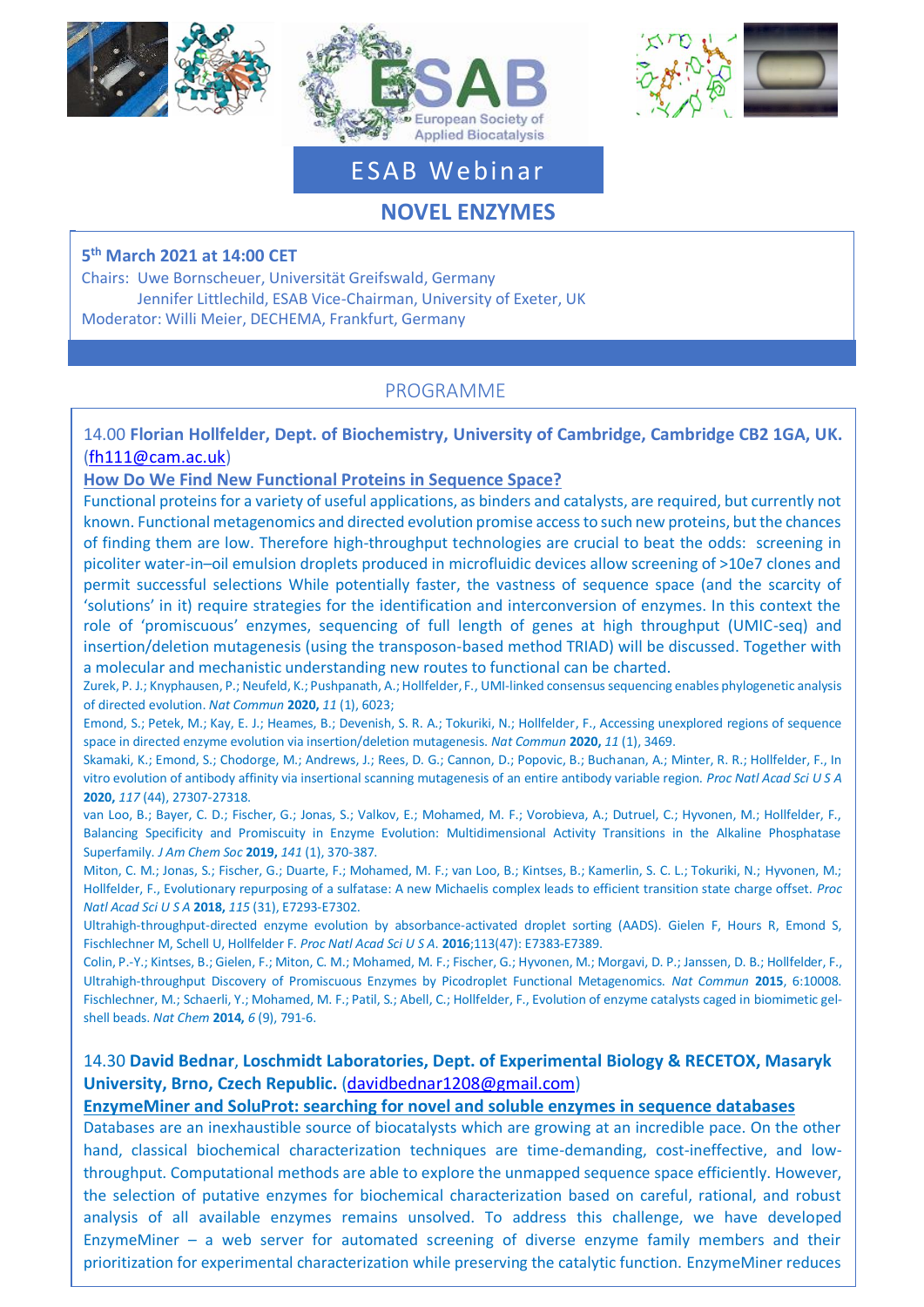the user time for data gathering, multi-step analysis, sequence prioritization, and selection from days to hours. EnzymeMiner is applicable to any enzyme family and provides a highly interactive and easy-to-use web interface freely available at [https://loschmidt.chemi.muni.cz/enzymeminer/.](https://loschmidt.chemi.muni.cz/enzymeminer/) Protein solubility is one of the crucial properties that hinders the production of many useful proteins. Computational prediction of protein expressibility and solubility may reduce the cost of experimental studies. Therefore, a new tool for sequence-based prediction of soluble protein expression, SoluProt, was developed using machine learning with the TargetTrack database as a training set and NESG database as a testing set. The tool predicts expressibility in *Escherichia coli* and enables prioritisation of highly soluble proteins. SoluProt analysis is a part of the EnzymeMiner tool or can be used separately in a user-friendly webserver at <https://loschmidt.chemi.muni.cz/soluprot/>.

#### 15:00 **Anthony Green, University of Manchester, UK** [\(anthony.green@manchester.ac.uk\)](mailto:anthony.green@manchester.ac.uk) **Design and Evolution of Enzymes with non-canonical catalytic mechanisms**

Enzyme design and evolution strategies rely exclusively on Nature's standard amino acid alphabet of twenty canonical residues which contain limited functionality. Here we demonstrate that incorporation of noncanonical amino acids into enzyme active sites provides a fruitful avenue to probe complex biological mechanisms and can lead to the creation of designed enzymes with wholly new catalytic functions. Significantly, optimization of enzyme activity can be achieved using directed evolution workflows adapted to an expanded genetic code. We are optimistic that this integration of enzyme design, genetic code expansion and laboratory evolution can provide a versatile strategy for creating enzymes with catalytic functions not accessible to Nature.

### 15.30 **Pere Clapes, Biotransformation and Bioactive Molecules Group, Catalonia Institute for Advanced Chemistry-CSIC, Barcelona, Spain** [\(pere.clapes@iqac.csic.es\)](mailto:pere.clapes@iqac.csic.es)

#### **Advances in synthetic applications of novel 2-oxoacid metallocarboligases**

Here we present two metal cofactor dependent 2-oxoacid carboligases, YfaU and KPHMT, as catalysts for the synthesis of chiral 2-substituted 3-hydroxycarboxylic acid derivatives<sup>[1]</sup> and for the construction of quaternary centers.[2] Both types of molecules are valuable precursors and intermediates for the preparation of biologically active molecules and APIs. The key step to achieve chiral 2-substituted 3-hydroxycarboxylic acids was the aldol addition of 2-oxoacids to methanal catalyzed by the two enantiocomplementary 2-oxoacid carboligases. The aldol adduct intermediates produced were submitted to oxidative decarboxylation, and esterification affording the target products in 57−88% isolated yields and 88−99% ee, using a substrate concentration range of 0.1−1.0 M. The construction of quaternary carbons is difficult mainly due to the steric hindrance between the carbon substituents. The enzymatic methodology presented features an enantioselective aldol addition of 3,3-disubstituted 2-oxoacids to aldehydes. The chiral 3,3,3-trisubstituted 2-oxoacids thus produced were converted into 2-oxolactones and 3-hydroxy acids and directly to ulosonic acid derivatives, all bearing *gem*-dialkyl, *gem*-cycloalkyl, and spirocyclic quaternary centers. Substrate tolerance, stereoselectivity and examples of products obtained will be discussed.

[1] R. Marín-Valls, K. Hernández, M. Bolte, J. Joglar, J. Bujons, P. Clapés, *ACS Catal.* **2019**, *9*, 7568-7577.

[2] R. Marín-Valls, K. Hernández, M. Bolte, T. Parella, J. Joglar, J. Bujons, P. Clapés, *J. Am. Chem. Soc.* **2020**, *142*, 19754-19762